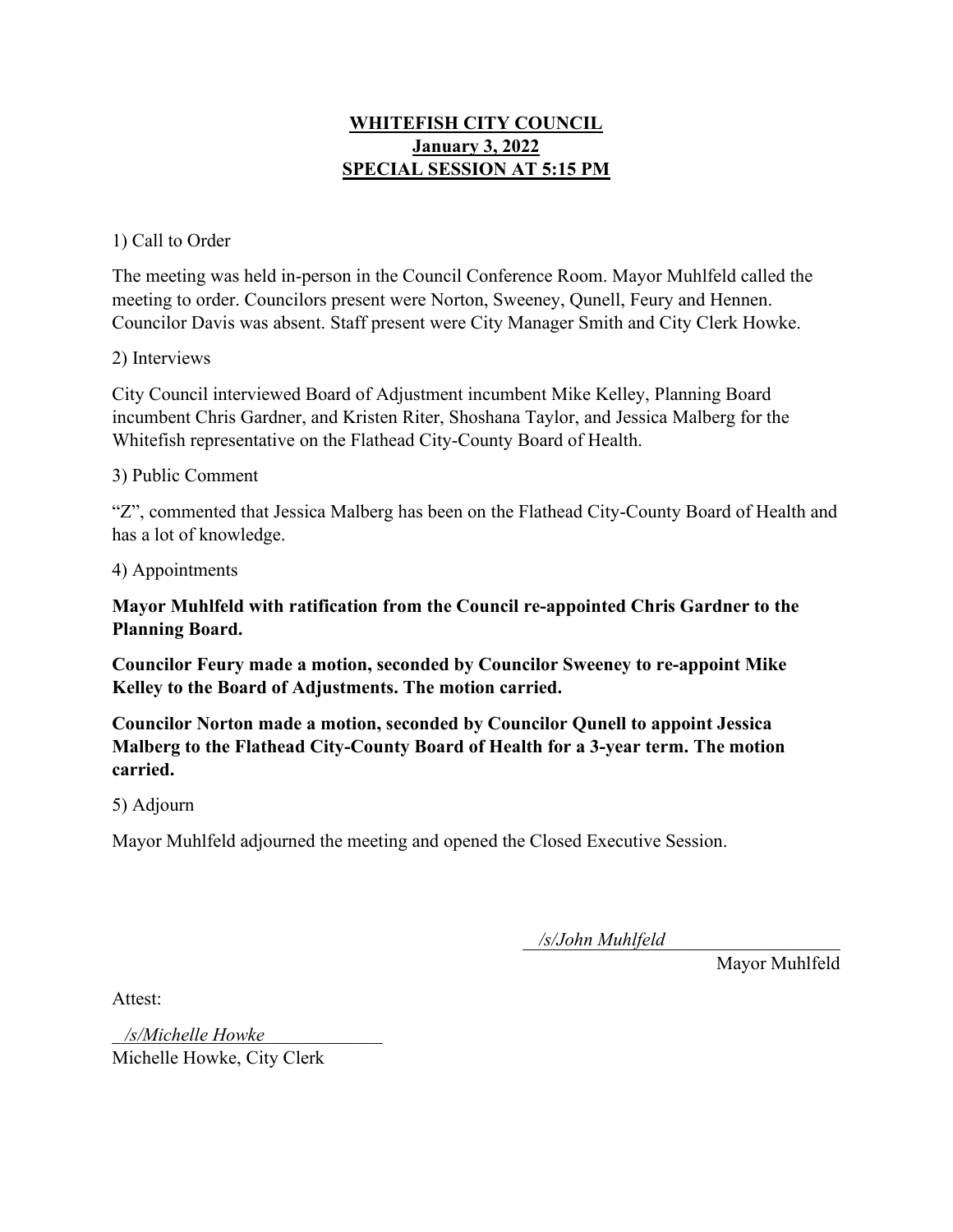## **WHITEFISH CITY COUNCIL January 3, 2022 7:10 P.M.**

# **1) CALL TO ORDER**

Mayor Muhlfeld called the meeting to order. Councilors present were Qunell, Feury, Hennen, Sweeney, and Norton. Councilor Davis was absent. City Staff present were, City Clerk Howke, City Manager Smith, City Attorney Jacobs (remotely via Webex), Finance Director Dahlman, Planning and Building Director Taylor (remotely via Webex), Public Works Director Workman, Parks and Recreation Director Butts, Interim Police Chief Kelch, Fire Chief Page, Senior Planner Compton-Ring, Long-Range Planner Osendorf and Planner I Nymark. Approximately 40 people were in the audience, and 4 people attended remotely via Webex.

### **2) PRESENTATIONS**

# **a) Presentation of plaques to departing City Councilor member**

Mayor Muhlfeld moved this item to occur after the Consent Agenda and prior to the Oaths of Office.

### **b) Presentation of plaque to the Honorable William E. Hileman's family**

Mayor Muhlfeld presented a plaque in honor of Honorable William E. Hileman to Susan Lacosta. Judge Hileman passed away suddenly on October 18, 2021. He was running unopposed for his second term as Municipal Court Judge.

# **3) PLEDGE OF ALLEGIANCE**

Mayor Muhlfeld asked Jim Ramlow to lead the audience in the Pledge of Allegiance.

- **4) CONSENT AGENDA (The consent agenda is a means of expediting routine matters that require the Council's action. Debate does not typically occur on consent agenda items. Any member of the Council may remove any item for debate. Such items will typically be debated and acted upon prior to proceeding to the rest of the agenda. Ordinances require 4 votes for passage – Section 1-6-2 (E)(3) WCC)**
	- **a) [Minutes](https://cityofwhitefishmt.sharepoint.com/:b:/g/documents/ESaLJIWwEshOgFgpbbtSEDcBGjWO6kdnOO4Yf5WTpeJJLw?e=Dxbsge) from December 6, 2021, Special Session (p.38)**
	- **b) [Minutes](https://cityofwhitefishmt.sharepoint.com/:b:/g/documents/ETOpkUbdogZAhcQll7ILsQMBa5c1gjQv0pGOPiF3SvV46w?e=wggIc0) from December 6, 2021, Regular Session (p.39)**
	- **c) [Minutes](https://cityofwhitefishmt.sharepoint.com/:b:/g/documents/EclYA7aN17lOgWZK4Hoj_2gBoqn2ecIAkIDCP-9QRjYjmg?e=XOy6M2) from December 20, 2021, Regular Session (p.51)**
	- **d) [Ordinance No. 21-20;](https://cityofwhitefishmt.sharepoint.com/:b:/g/documents/EdndE4pcW8dIub3HlroxvIABnixaFWUhlHGx8eQP-jmdAA?e=llmKJ3) An Ordinance amending Title 11, Zoning Regulations, Chapter 3 – Special Provisions, Section 35 – Short Term Rental Standards, and Chapter 9 – Definitions, of the Whitefish City Code (WZTA 21-03) (Second Reading) (p.59)**
	- **e) [Consideration](https://cityofwhitefishmt.sharepoint.com/:b:/g/documents/EcCGm8y47UFArX2OY8p2gigB8K10W1AXHaZVgjXCjZ_HDQ?e=vOu4vn) of a request from Donald Davis and Richard Hartline for Final Plat for a minor two-lot subdivision located at 913 and 915 Columbia Avenue, known as Davis Hartline Subdivision (WFP 21-03) (p.74)**

**Councilor Qunell made a motion to remove agenda item 4d) from the Consent Agenda. No discussion required.** 

**Councilor Qunell made a motion to reconsider Ordinance No. 21-20, seconded by Councilor Sweeney. The motion carried 3-2 with Councilors Feury and Hennen voting in opposition.**  Councilor Qunell stated it is unenforceable with respect to restricting rentals from 30-90 days to anyone who is a tourist or remote worker. It is unenforceable as written, and it doesn't take effect for one year. He agrees we do need to do something now. The part we need most is to try to figure out how to keep our residential neighborhoods for our residents. The way this is written, it tells certain people that they aren't welcome in our community. His goal is to strip the language from the midterm rental and direct staff to immediately undertake moving these issues into a different part of our zoning code, such as 11- 2-4 articles  $A - I$ .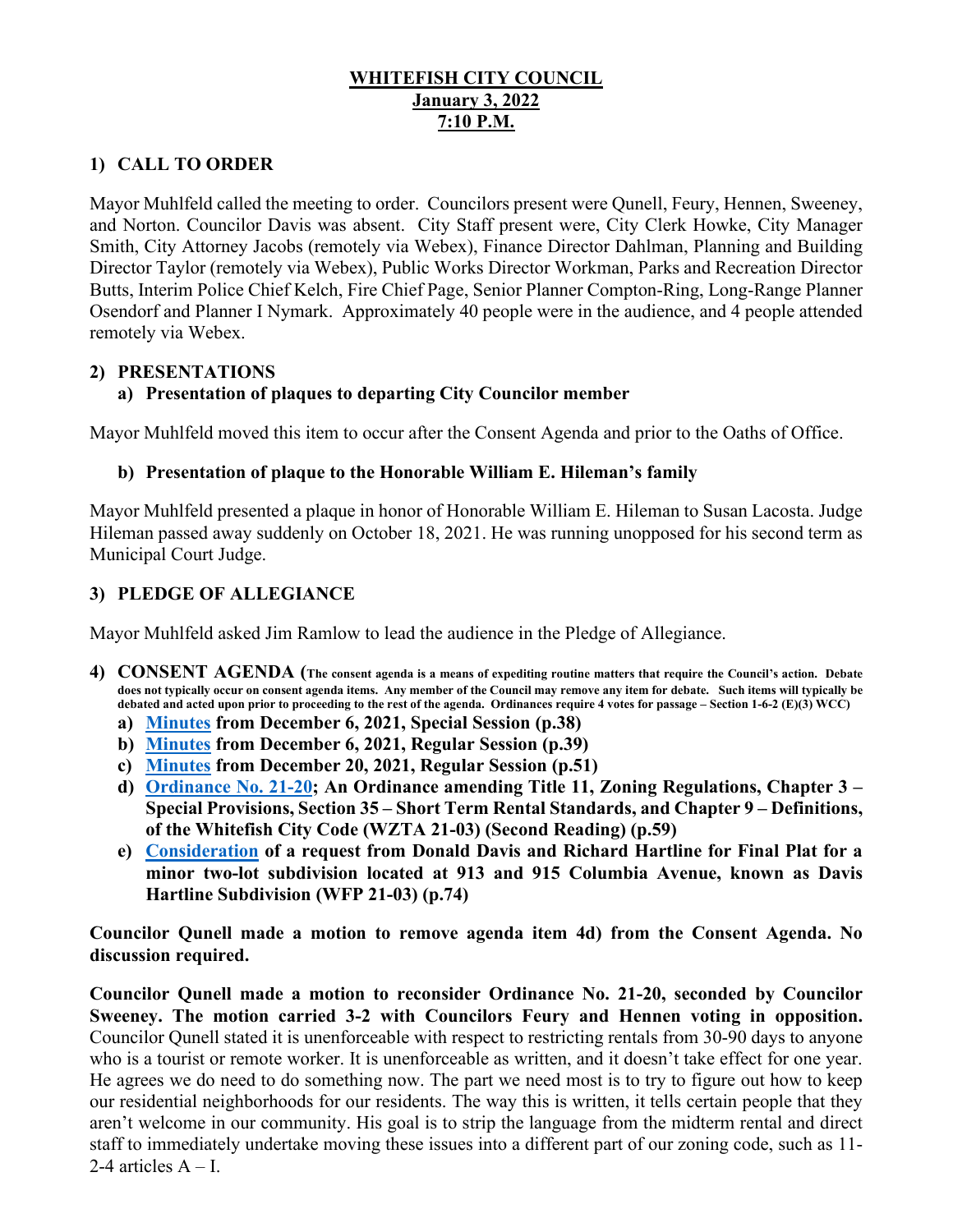**Councilor Sweeney made a motion, seconded by Councilor Hennen to approve the Consent Agenda. The motion carried.** 

**Councilor Norton exited the meeting.** 

### **2) PRESENTATIONS**

### **a) Presentation of plaque to departing City Councilor member**

Mayor Muhlfeld presented a plaque to Councilor Hennen for his four years of service on the Council.

### **Councilor Hennen stepped down from the dais.**

### **5) OATHS OF OFFICE AND SEATING OF COUNCIL**

**a) Administration of ceremonial oath of office to three (3) City Councilors – Mayor Muhlfeld**

Mayor Muhlfeld administered the oath of office to re-appointed Councilor Feury and newly appointed Councilor Caltabiano.

#### **Councilor Caltabiano took his seat at the dais.**

### **b) Election of Deputy Mayor**

This agenda item as acted upon during Communications from Mayor and City Councilors.

**6) COMMUNICATIONS FROM THE PUBLIC– (This time is set aside for the public to comment on items that are either on the agenda, but not a public hearing or on items not on the agenda. City officials do not respond during these comments but may respond or follow-up later on the agenda or at another time. The mayor has the option of limiting such communications to three minutes depending on the number of citizens who want to comment and the length of the meeting agenda)** 

Ruben Castren, Citizens for A Better Flathead, Kalispell, spoke towards agenda item 11c) Memorandum of Understanding with Republic Services to continue the current recycling site. He asks the Council to consider the high proposed cost Republic Services has for continuing operation. He recommends Option #2 if the City Council cannot find a solution to reduce this cost. Closing the recycling site for the interim before curbside recycling is implemented would be an inconvenience but not a huge one. There are dropoff facilities in Columbia Falls and at the landfill. He hopes the Council can find a cost-effective solution to this.

**"**Z", Whitefish, provided comments towards newly appointed Councilor Caltabiano. Her comments were regarding the endorsement Councilor Caltabiano received from the Montana Daily Gazette while campaigning. She stated his photo is still on their website with the headline "Best Candidate Ever" This makes her wonder what position or positions earned him that superlative. Did this endorsement help him get elected? Does he honor the people of Whitefish by condoning domestic extremists and their dangerous propaganda? She asks when he has an opportunity to address the public, perhaps he will take this opportunity to renounce the Montana Daily Gazette.

Aaron Wallace, 265 Hawks Lake Lane, Whitefish, is representing Jim and Shawn Kelly Lynn for their Whitefish Lake and Lakeshore Protection permit and variance request that is on the agenda. He will be available for any questions the Council may have.

Lisa Jones, via Webex, 314 Blanchard Hollow, commented on Ordinance 21-20; amending Short Term Rental Standards. Whitefish is under high demand for real estate and out of area investors are buying sight unseen because they can rent to the lucrative 30-day market. That is the bleed contributing to the challenges and that is the bleed that we want to stop. She supports any steps Council can make toward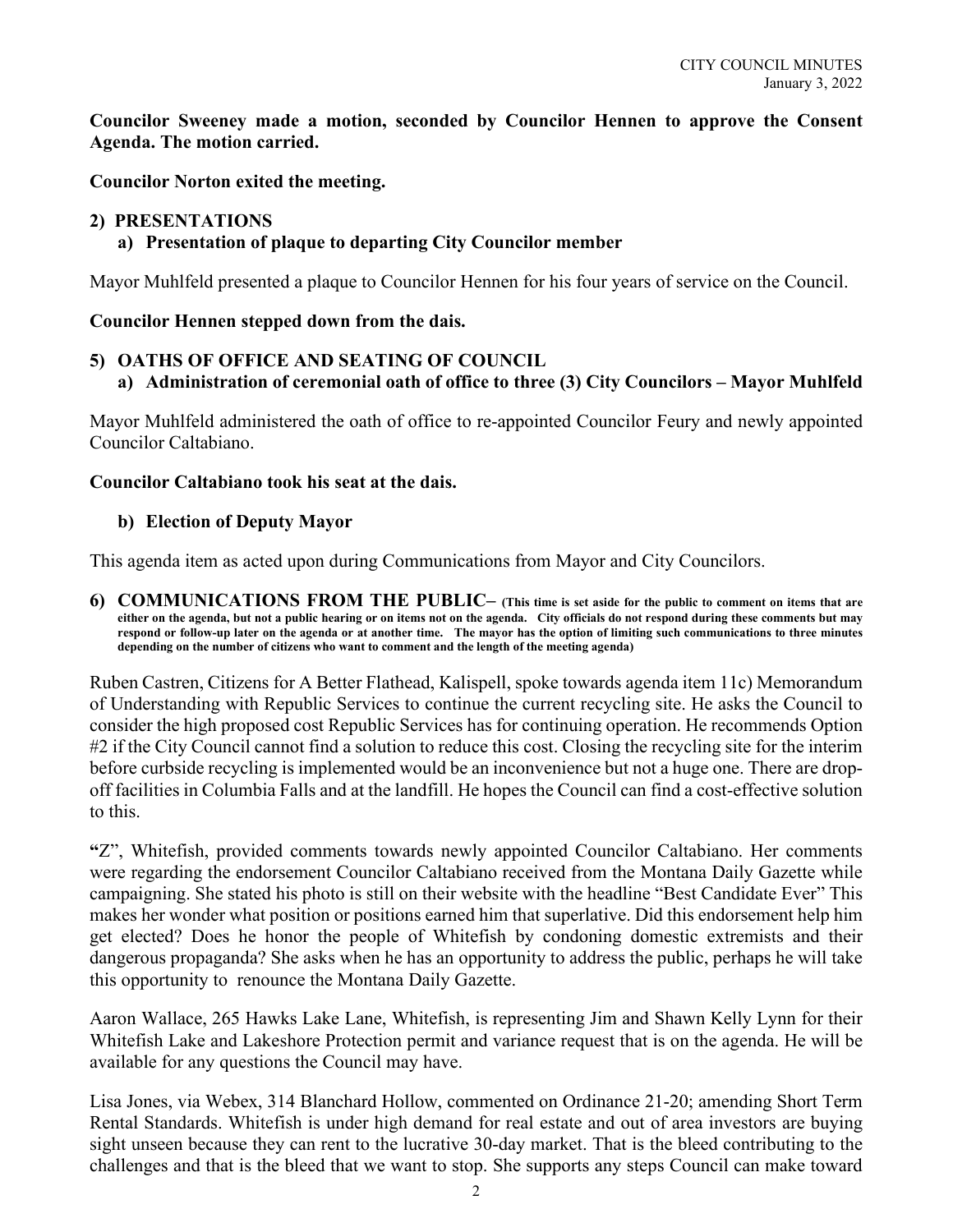keeping our neighborhoods local. She acknowledges the urgency of the ordinance to address the shortterm rental terms for better enforcement is at a critical point. She asks the Council to address it in a timely manner to help offset the bleed of speculative real estate investors that don't care about our locals or our neighborhoods. She supports all of the Council's efforts and thanks them for doing the hard work here tonight.

## **7) COMMUNICATIONS FROM VOLUNTEER BOARDS**

#### None

- **8) PUBLIC HEARINGS (Items will be considered for action after public hearings) (Resolution No. 07-33 establishes a 30-minute time limit for applicant's land use presentations. Ordinances require 4 votes for passage – Section 1-6-2 (E)(3) WCC))**
	- **a) [Consideration](https://cityofwhitefishmt.sharepoint.com/:b:/g/documents/EbydWf1v2_RGjqBgzFCWIrMBs9vXfrdDCY7UQtkVVHaS1w?e=UxoJaf) of a request from Little Bear Development No. 2 LLC for a Preliminary Plat to develop a twenty-lot subdivision located on Fairway Drive, zoned WRR-2 (Medium Density Resort Residential District) and the Whitefish Growth Policy designates this property as 'Resort Residential' (WPP 21-05) (p.113)**

Senior Planner Wendy Compton-Ring presented her staff report that is provided in the packet on the website. Neighbors are concerned with the loss off trees, loss of open space, construction traffic and traffic from the development. Impact of traffic on the privately maintained roads and its contribution to the wear and tear on the roads concerns with the resort residential zoning designation and the density of the project.

Council had concerns regarding the tree preservation plan health and safety with respect to pedestrian traffic, and units per acre. Tree preservation is addressed in the Subdivision Regulations and are submitted with the engineering plans. State regulations require staff to look at access; how a property getting access; how is emergency services accessing the project; and also does the project meet city street standards. Grouse Mountain Estates had never had sidewalks. Staff looks at the entire project, which is 7.9 dwelling units per acre. The 25 units on Lot 6 will require a Conditional Use Permit to show the building footprint, parking, and landscaping.

Mayor Muhlfeld opened the Public Hearing.

Daniel Wright, 606 Geddes Avenue, applicant, via Webex, project manager for Little Bear Development. They are seeking approval of maximum of 56 units or 8 units per acre in the form of 10 duplexes, 29 condo units, and 8 townhomes. The higher density use types are located at the north of the site with the less dense uses to the south. The larger trees have been surveyed to design the lot lines and utilities to maximize tree preservation. They will maintain a buffer surrounding the site as requested in meeting neighboring landowners. Based on the financial limitations and the scale of this project, they are unable to provide deed restricted affordable housing. They realize this is a huge importance to the community and would like to offer a contribution of \$100,000 to the Whitefish Housing Authority; \$50,000 to be paid upon the completion of sale of the first 10 lots, the remaining \$50.000 upon the completion sale of the townhomes. They have met with Lori Collins, Executive Director and the Whitefish Housing Authority and have committed to providing time and services to the Housing Authority by creating a financial model for the development of the Alpenglow 2 Apartments and assisting in any preconstruction processes. The Little Bear development will generate income for the City as well as many other local businesses. They ask for approval today and look forward to answering any questions.

Bruce Boody, Landscape Architect, via Webex, stated they did an extensive survey and tried to design their lots so that they are preserving as many trees as possible. As a group, they decided they would have a better chance at preserving the trees if they made their lots slightly bigger. They agree with all the Findings of Fact and the conditions of approval.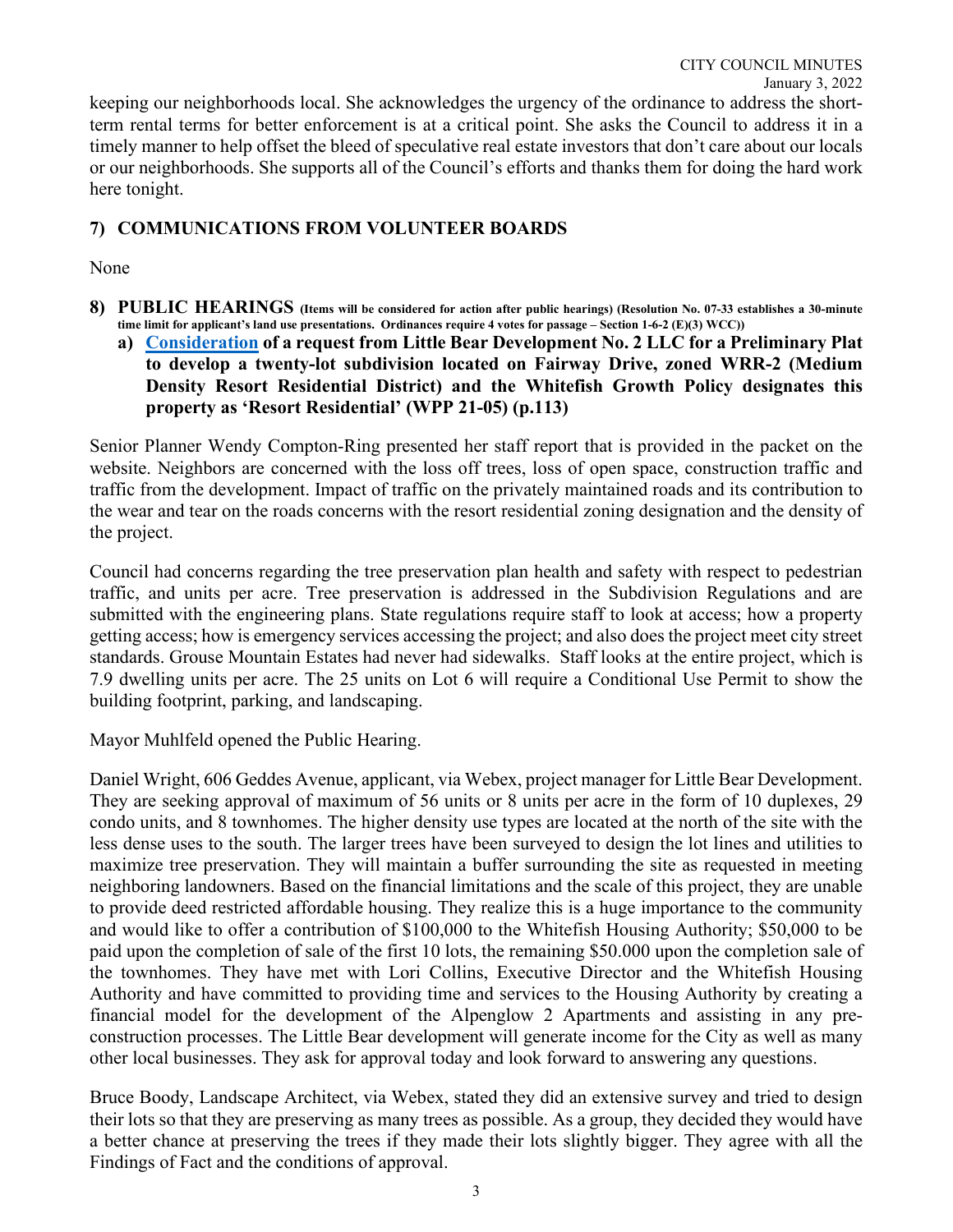Karen Hill, 35 Green Place, President of the Grouse Mountain Homeowners Association, and also representing In Pursuit Collections, owners of Grouse Mountain Lodge. She has two requests; 1) Request Little Bear development move the proposed south entrance north 36 feet, to allow for only one gate placement vs. two; 2) Little Bear development enter into a reciprocal road and utility use and maintenance agreement respecting Fairway Drive up to the HOA lands.

Councilor Qunell asked and Karen Hill stated Fairway Drive has been used as a bypass of the city. The road is narrow and does not have sidewalks or streetlights. More families are moving into Grouse Mountain and the members of the HOA are are changing their focus and making child protection their highest priority.

Phil Boland, 12 Green Place, agrees with Karen Hill. The proposed development site has been idle for forty years and now it is going to be 20 different plats. That increases the revenue quite a bit to the city in terms of tax assessments, sewer, water, garbage, etc. It is important to note that these are important elements that the city needs to consider if they are making a statement about accepting the development.

Ian Hudson, 308 Fairway Drive, serves on the Grouse Mountain HOA Board, stated he is a part of the new families that are moving into this neighborhood. They have two small children and have been welcomed by the older neighbors. There are no sidewalks, and in the winter months, it gets dark quickly. The traffic is becoming dangerous. He appreciates Councilor Qunell's question about the traffic impact on pedestrians. That is the big thing here. They don't want to incur the expense of gating their community, but they kind of have to. There is a lot of foot traffic on Fairway Drive, not having a sidewalk on one side could be problematic.

Amanda Jenkins, 221 Fox Hollow, stated she has heard concerns from her neighbors in Fox Hollow. She sees the tax revenue that would come in as a result of this project. She believes that this plan takes more away from the community than it gives back. Little Bear development will be able to leverage big expansive views of Whitefish Mountain if the trees are cut down between the proposed development and the soccer field. Current residence will lose a peaceful park setting and a natural buffer between our communities that have been there for a long time. She is opposed to this project because she believes the current natural setting is ideally situated alongside the only park on this side of town. The soccer fields, tennis courts and the rest area are at capacity in the spring, summer and fall. She sees the soccer field will be leveraged even further based on new developments that are already underway to the west. People in her neighborhood will become more inclined to rent their properties versus stay close to town. That changes the character of the town. If a compromise must be made it is her opinion that a large natural buffer of trees should be left between the soccer fields and this development. There are costs to development, more traffic, fewer familiar faces, less attractive landscape. New residents may leave as quickly as they came. People are going to be very transient, close to a long-established community. Sometimes the best course of action is to slow down. Another short-term rental complex is not a fair trade for what it costs our local community. Based on current demand she is sure that we can negotiate with this developer, they are still going to win. She thinks we can ask for a lot more.

Rhonda Fitzgerald, 412 Lupfer Avenue, stated this is the last piece of the Grouse Mountain Development, which is single family and some townhouses. This proposed development is very inconsistent with all of that. It's duplexes, townhouses, single-family would be consistent, but the 25 unit which doubles the density is out of character with the rest of Grouse Mountain. Some of the comments tonight are relevant to that. It is a big difference and creates a lot of problems.

Jeff Raper, 719 Kalispell Avenue, stated the zoning for this particular tract of land was done years ago. It hasn't changed. The original developer platted it and created this 7 acres piece intended for a secondary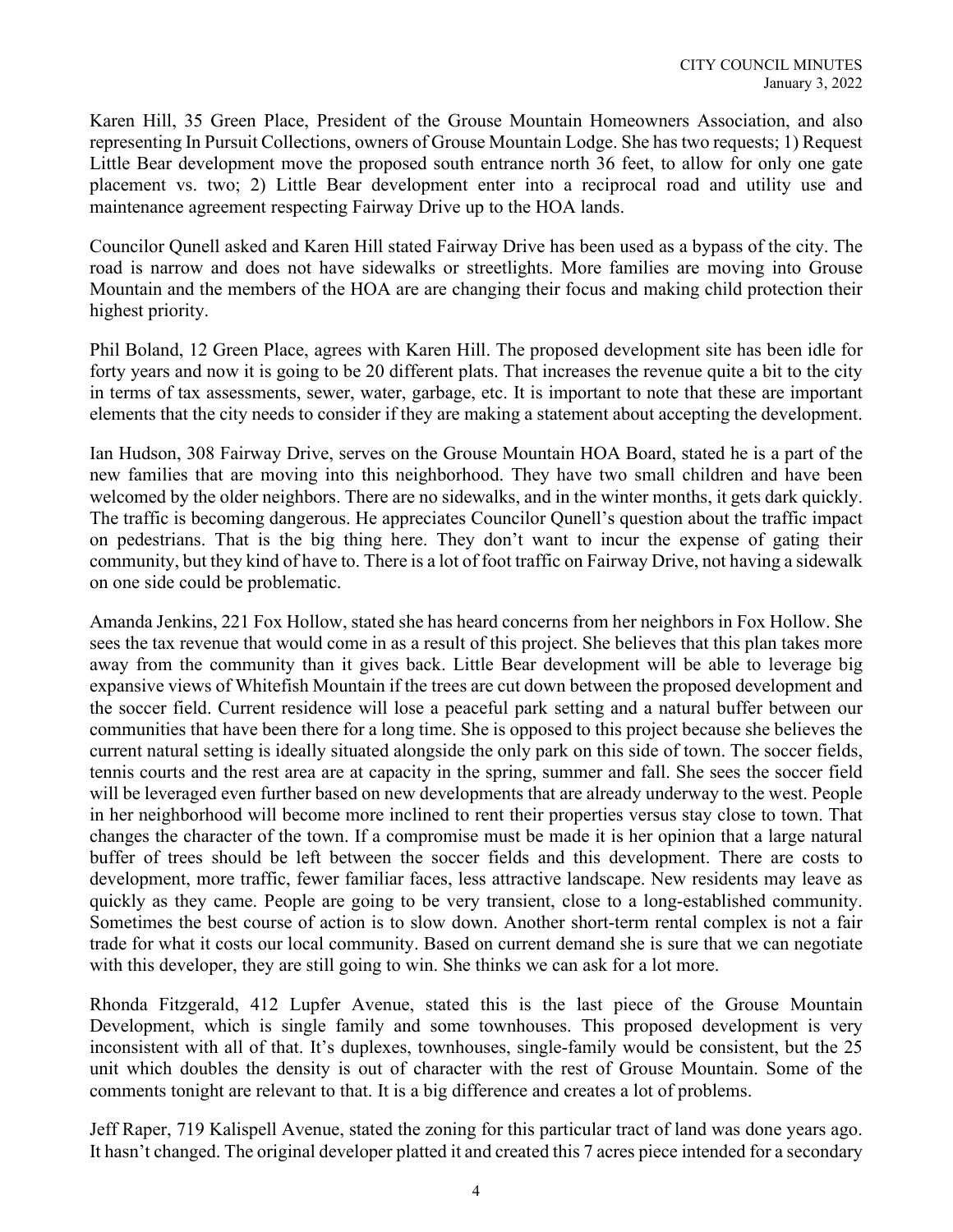hotel to compliment Grouse Mountain Lodge or condominiums that would allow for the use of the zoning. This particular individual who has purchased the land and looking to identify ways to develop it, has actually taken a look at all of the neighboring components and offered something with a lot less density, that is blended. The one piece with potentially 25 units is substantially less than 70 units. It is by nature coming through the subdivision process that this discussion gets to happen.

There being no further public comment, Mayor Muhlfeld closed the Public Hearing and turned matters over to the Council for their consideration.

Councilor Sweeney asked and Planner Compton-Ring stated a condition could be added requiring moving the entrances to avoid the signs or meet the engineering standards. Councilor Sweeney clarified there is essentially a total density of 45 feet worth of older growth trees that would be maintained between the park area and the development.

Councilor Qunell stated part of his concern is public health and safety with respect to pedestrians. He asked if there is a way to go about having the developer work with Grouse Mountain Lodge and Grouse Mountain HOA to improve the stretch of road on Fairway Drive that leads up to this development to add a sidewalk. After some discussion Planner Compton-Ring stated it is not 100% the applicants responsibility. It is an existing condition. The lack of a sidewalk has been a condition since the creation of the subdivision. Attorney Jacobs, via Webex, stated this is not a CUP, it is a subdivision, and we are just reviewing it for the subdivision state law requirements.

Manager Smith stated the parking is in the City's park and is set back from the right of way. So, Council would be conditioning a sidewalk on a city park. That would have to go through Park Board, and we would have to look at how parking could be accommodated.

**Councilor Caltabiano made a motion, seconded by Councilor Sweeney to approve WPP 21-05, the Finding of Facts in the staff report and the eighteen conditions of approval as recommended by the Whitefish Planning staff in the staff report dated November 10, 2021.** Councilor Caltabiano stated he has listened to the city staff and had not heard any new finding of fact. Councilor Qunell stated there is a health and safety issue. They are going to put up a gate. We don't have gated communities in Whitefish. Putting 56 short-term rentals in this locations is going to cause a traffic issue and all of that traffic is going to be diverted down seventh to Karrow, which does not have a sidewalk. Our infrastructure is not capable of accepting this kind of development in this place at this time. To him short-term rentals is not a residential use. It is a residential zone but taking this one piece of property that was designed to potentially be an addition to a lodge or condos does not meet the definition of residential. Do we want to have 56 new short-term rental units? By approving this we are creating a safety hazard for people that are coming to our community in the short term that are going to be accessing the trail, accessing Grouse Mountain, getting from that development into town and are going to be open to traffic where they are not going to be on a sidewalk. We are creating a greater issue on Karrow that already exists and is a problem.

**Councilor Sweeney made a motion, seconded by Councilor Qunell to add Condition #19 to require the developer to move the southern entrance 35 feet north to accommodate the issues associated with the Grouse Mountain Estates potential gate.** Councilor Caltabiano asked and the applicant Daniel Wright stated it would have a substantial impact cost wise for them to rearrange a substantial portion of the project. They have a section of green space that is located above the sign. Fairway Drive runs through their southernmost corner and the land on the other side of that is their green space. This would mean they would essentially be blocked from access a part of their land. **The motion carried on a 3-2 with Councilors Caltabiano and Feury voting in opposition.**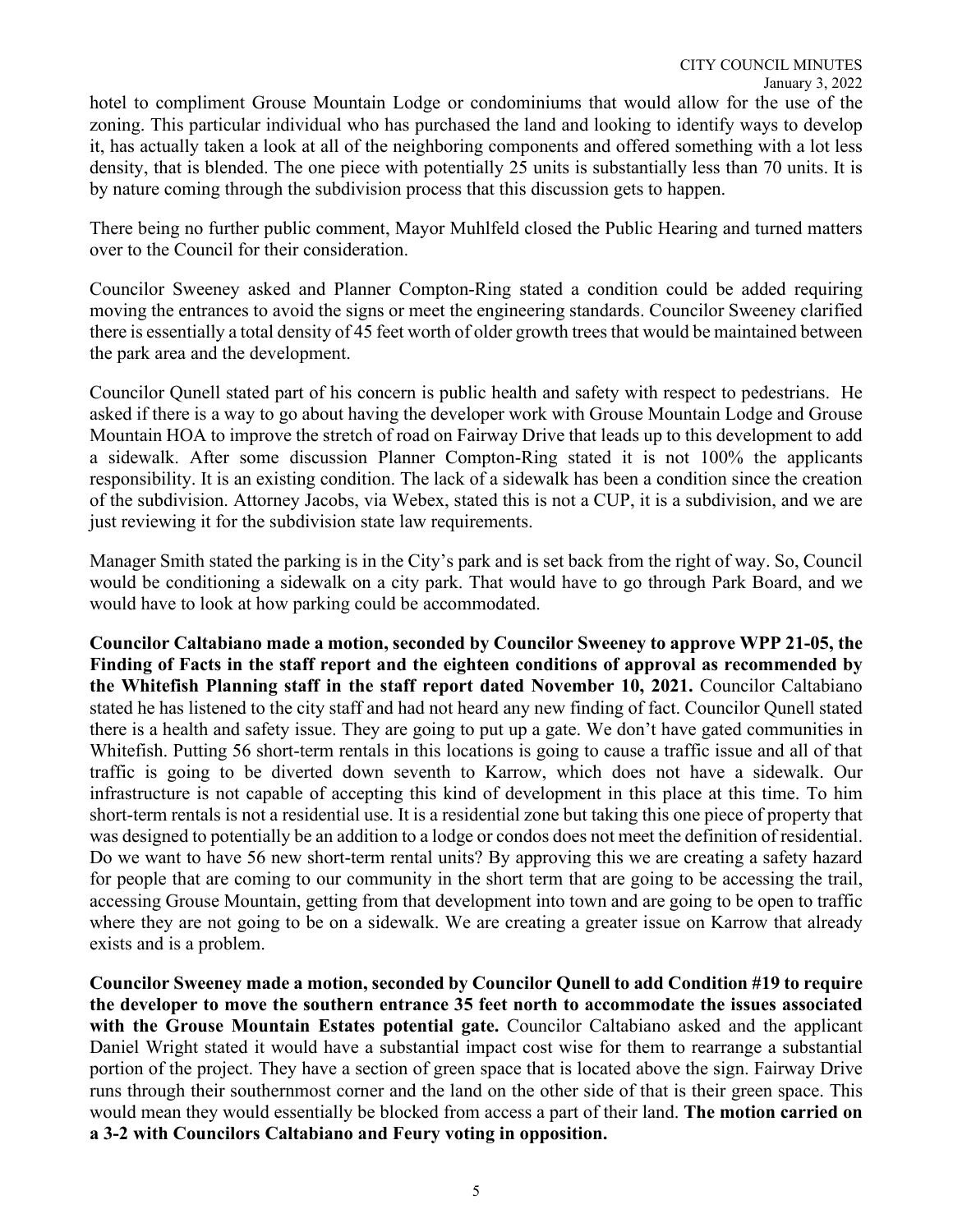**The original motion carried on a 3-1 vote with Councilor Qunell voting in opposition.** 

**Mayor Muhlfeld asked that the record reflect that Council Norton has been excused from the meeting.** 

**b) [Consideration](https://cityofwhitefishmt.sharepoint.com/:b:/g/documents/EZVQE1gGBtBDlXwoC9o514MBt8GKzYN8YkYTLuOQsusorQ?e=N16Epp) of a request from Laurany Gergen for a Conditional Use Permit to construct an accessory apartment above a new garage located at 424 Somers Avenue, zoned WR-2 (Two-Family Residential District) (WCUP 21-24) (p.323)**

Jessica Nymark, Planner I, presented her staff report that is provided in the packet on the website.

Mayor Muhlfeld opened the Public Hearing. There being no public comment, Mayor Muhlfeld closed the Public Hearing and turned the matters over to the Council for their consideration.

**Councilor Qunell made a motion, seconded by Councilor Caltabiano to approve WCUP 21-24, the Findings of Fact in the staff report, the eight conditions. The motion carried.** 

**c) [Consideration](https://cityofwhitefishmt.sharepoint.com/:b:/g/documents/EfCBAF0W60FFoFYxFHPooBUBD5rTqqssJeVAtiMyshaHxA?e=JHrZar) of a request from Whitefish Christian Academy for a Conditional Use Permit to make temporary classrooms located on the property since 2015 permanent structures, located at 820 Ashar Avenue, zoned WR-1 (One-Family Residential District) (WCUP 21-25) (p.358)**

Senior Planner Wendy Compton-Ring presented her staff report that is provided in the packet on the website.

Mayor Muhlfeld opened the Public Hearing.

Matt Lawrence, MT Creative, representing the client stated he has done a preliminary code search and has spoken to Chief Building Official Lisowski.

There being no further public comment, Mayor Muhlfeld closed the Public Hearing and turned the matters over to the Council for their consideration.

**Councilor Caltabiano made a motion, seconded by Councilor Feury to approve WCUP 21-25, the Findings of Fact in the staff report and the nine conditions of approval as recommended by the Planning Board on December 16, 2021. The motion carried.** 

**d) [Consideration](https://cityofwhitefishmt.sharepoint.com/:b:/g/documents/EdKEh5_6N8RGk0vBws8kmskBZGANK3n-Mh5YxkuEYmWb2g?e=ooZXw2) of a request from Joy Keuylian for a Conditional Use Permit to allow a guesthouse at 465 Armory Road, zoned WCR (County Residential District) (WCUP 21-26) (p.386)**

Planner II Tara Osendorf presented her staff report that is provided in the packet on the website.

Mayor Muhlfeld opened the Public Hearing. There being no public comment, therefor Mayor Muhlfeld closed the Public Hearing and turned the matters over to the Council for their consideration.

**Councilor Caltabiano made a motion, seconded by Councilor Feury to approve WCUP 21-26, the Findings of Fact in the staff report, the eight conditions of approval as recommended by the Whitefish Planning Board. The motion carried.** 

**e) [Resolution No. 22-0](https://cityofwhitefishmt.sharepoint.com/:b:/g/documents/ETxYqfjRiGFEoZZXWQAQLZEBN_r5nZniz4mrx5ZCH84z8g?e=ie6b7J)1; A Resolution to establish an increase in the parks and facilities fee schedule (p.420)**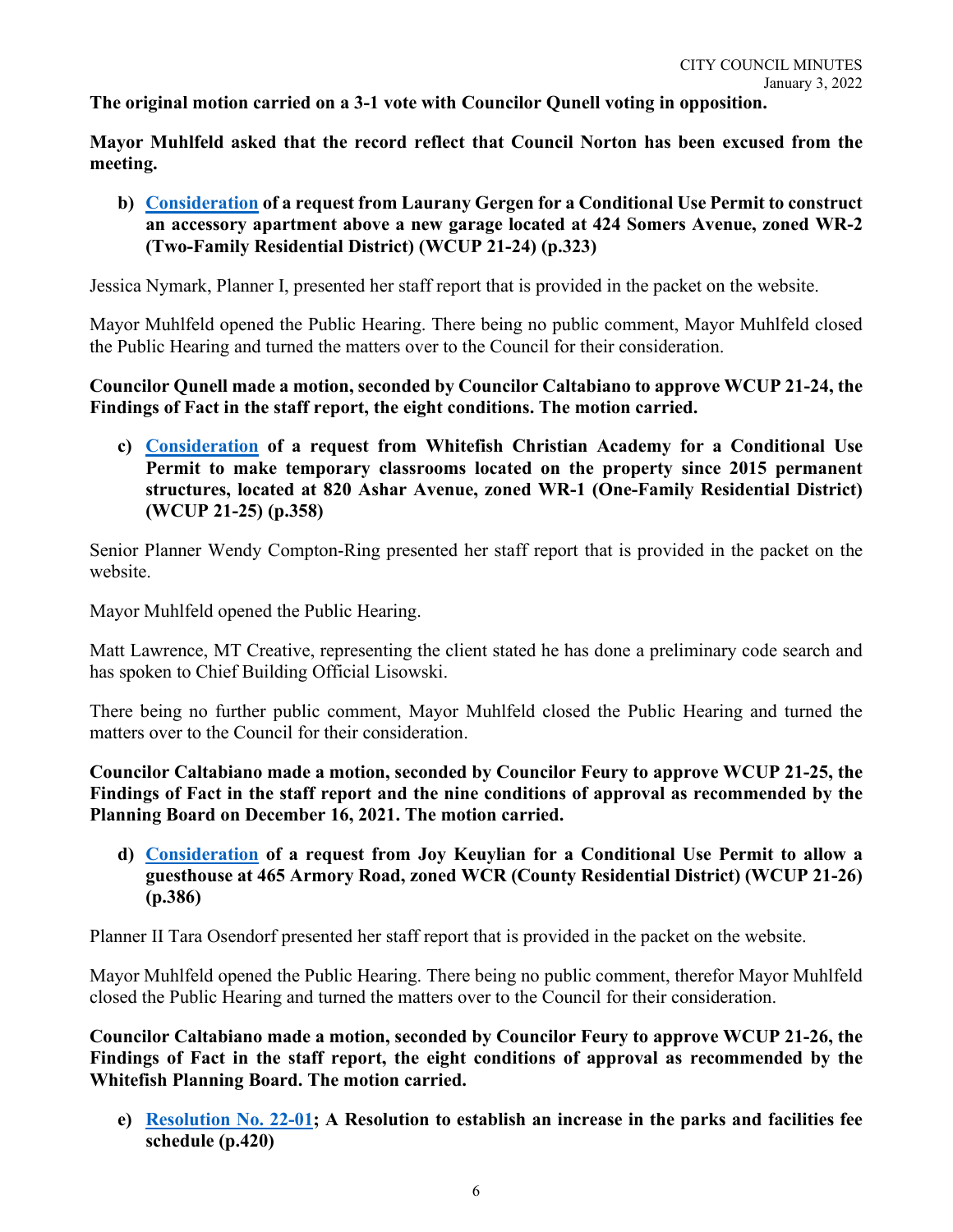Parks and Recreation Director Maria Butts presented her staff report that is provided in the packet on the website.

Mayor Muhlfeld opened the Public Hearing. There being no public comment, Mayor Muhlfeld closed the Public Hearing and turned the matters over to the Council for their consideration.

### **Councilor Sweeney made a motion, seconded by Councilor Qunell to adopt [Resolution No. 22-0](https://cityofwhitefishmt.sharepoint.com/:b:/g/documents/ETxYqfjRiGFEoZZXWQAQLZEBN_r5nZniz4mrx5ZCH84z8g?e=ie6b7J)1; A Resolution to establish an increase in the parks and facilities fee schedule.**

Discussion followed between staff and Council pertaining to differentiating from residents and nonresidents. **Councilor Caltabiano made a motion to increase the non-residential schedule 50%. The motion failed for a lack of a second.** 

**The original motion to adopt Resolution No. 22-01 carried.** 

**Mayor Muhlfeld called for a recess at 9:20 pm and reconvened at 9:30 pm.**

### **9) COMMUNICATIONS FROM PLANNING AND BUILDING DIRECTOR**

**a) [Consideration](https://cityofwhitefishmt.sharepoint.com/:b:/g/documents/EQzNSe5W5thNjuIZiLCSpNcBCbIW-aEYT7W4Unx-1LDFGQ?e=FTiaJZ) of a request from Jim and Shawn Kelly Lynn for a Whitefish Lake and Lakeshore Permit to replace retaining walls and a minor variance to replace existing noncompliant deck, located at 1240 Birch Point Drive (WLV 21-W54) (p.429)**

Planner II Tara Osendorf presented her staff report that is provided in the packet on the website.

Aaron Wallace, Montana Creative, representing the applicant explained they want to take off the existing wood deck, that is treated wood and replace it with treks decking; replace the existing railing and pull it back about 4 inches, and then pull the roof overhang to about a 6-inch overhang rather than a foot overhang.

**Councilor Feury made a motion, seconded by Councilor Sweeney to deny WLV 21-54 and approve the Whitefish Lakeshore permit.** Councilor Feury stated variances need to satisfy all four criteria and he can't make that argument. The standards state variances are for maintenance the report states replacing an existing non-compliant deck. This is not fixing a deck it is building a new one and it is in the Lakeshore Protection Zone. We don't build in the Lakeshore Protection Zone. **The motion carried on a 3-2 vote, with Councilors Caltabiano and Qunell voting in opposition.** 

### **10) COMMUNICATIONS FROM PUBLIC WORKS DIRECTOR**

**a) [Consideration](https://cityofwhitefishmt.sharepoint.com/:b:/g/documents/EYCuRb36Eg9Lq3bmd0Ay5jgBlSMPuy997jP67rnuJ2agIA?e=GKSPIM) to approve initial Design and Equipment Procurement for the Spokane Avenue Watermain Replacement Project (p.461)**

Director Workman presented his staff report that is provided in the packet on the website.

**Councilor Sweeney made a motion, seconded by Councilor Caltabiano to approve the initial Design and Equipment Procurement for the Spokane Avenue Watermain Replacement Project. The motion carried.** 

### **11) COMMUNICATIONS FROM CITY MANAGER**

**a) [Written report](https://cityofwhitefishmt.sharepoint.com/:b:/g/documents/EfwNUqCHk5FJvZB_eBq1_JUBSksesjKCOaFXO_P000AaRw?e=mTivKd) enclosed with the packet. Questions from Mayor and Council? (p.466)**

None

**b) Other items arising between December 29th through January 3rd**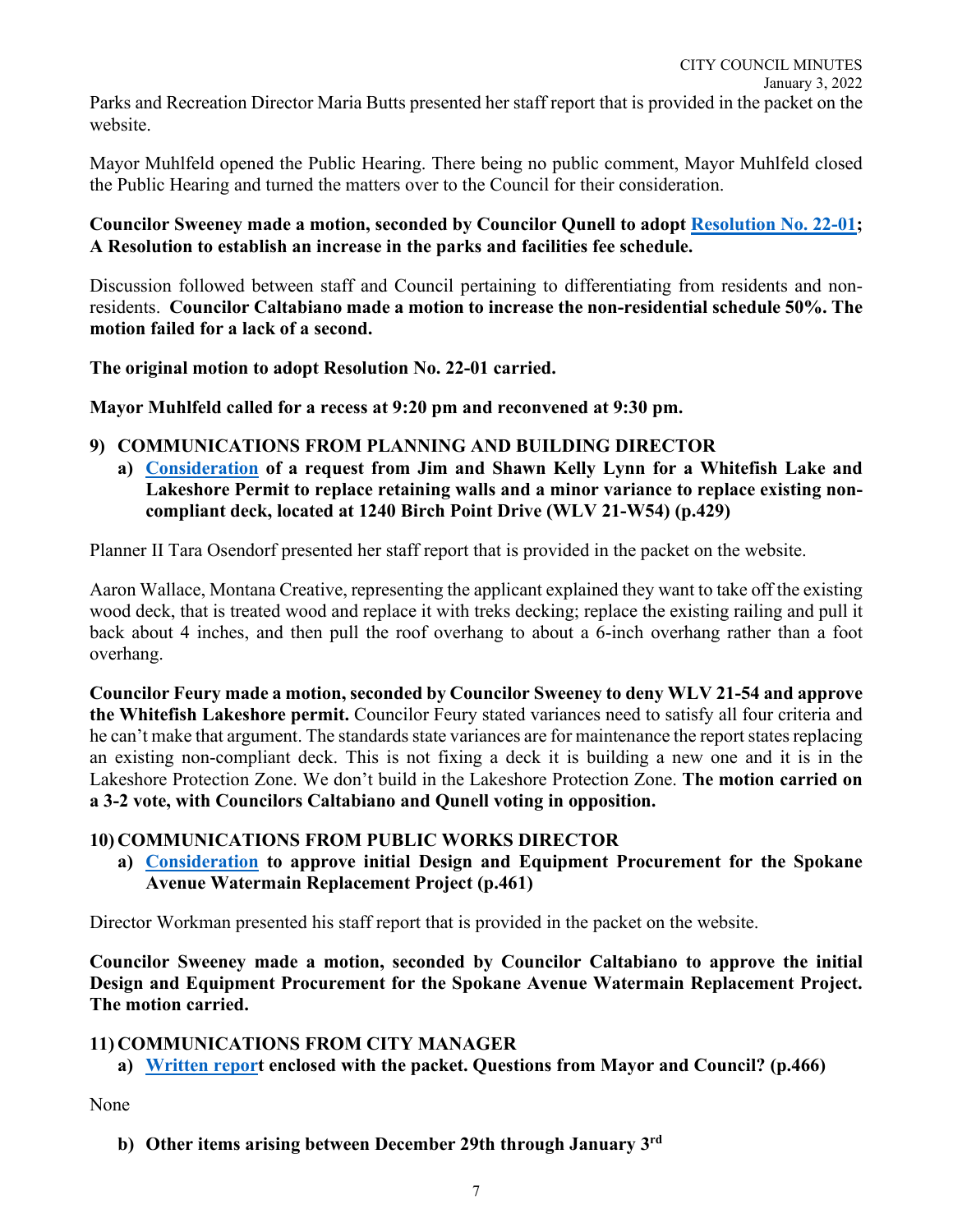### **Councilor Feury made a motion, seconded by Councilor Caltabiano to appoint Councilor Sweeney as Deputy Mayor. The motion carried.**

**c) [Consideration](https://cityofwhitefishmt.sharepoint.com/:b:/g/documents/ERxq8tZy3JBItn69OocE2UMBHYRl0LyLq1Vc5VSbt2AdnA?e=wNQQ6L) of approval of the Memorandum of Understanding with Republic Services to continue the current Central Recycling Site (p.467)**

City Manager Smith presented her staff report that is provided in the packet. The Council is recommended to approve one of the two Memorandum of Understanding that is provided in the packet.

**Councilor Sweeney made a motion, seconded by Councilor Caltabiano to approve option #2, the Recycling Center will be removed as of January 31, 2022. The motion carried.** 

### **12) COMMUNICATIONS FROM MAYOR AND CITY COUNCILORS**

a) **Consideration of appointments to volunteer boards and committees not made during the Special Session preceding tonight's meeting**

Appointments were made during the Special Session preceding tonight's meeting.

b) **[Consideration](https://cityofwhitefishmt.sharepoint.com/:b:/g/documents/EZG3kkEiaHBGh2KeNibspAsBqHwgb8SiLbrKvlTRwtc20w?e=1dleyT) of appointment to the Fire Department Strategic Planning Committee – Mayoral Appointment (p.475)**

**Mayor Muhlfeld, with ratification of the Council appointed Ed McGrew and Cole Hadley to the Fire Department Strategic Planning Committee.** 

c) **[Appointments](https://cityofwhitefishmt.sharepoint.com/:b:/g/documents/ET__KV4Cv-VHt1s95spyzXwBYvU4s2kKsBVnE-Z0ZXKTRQ?e=KHQ5Bd) of City Council Members to Various Boards, Commissions, and Committees (p.478)**

**i) Park Board – Mayor or Mayor's Designee – Councilor Sweeney current designee; outgoing Councilor Hennen alternate designee**

Councilor Sweeney will remain as designee, Councilor Caltabiano will serve as the alternate designee.

### **ii) Resort Tax Monitoring Committee – Mayor or Councilor – Councilor Feury current designee**

Councilor Feury will remain as the designee.

### **iii) Pedestrian & Bicycle Path Advisory Committee – Mayor or Councilor – Councilor Sweeney current designee**

Councilor Caltabiano will serve as the designee.

### **iv) Whitefish Tree Advisory Committee – Mayor or Councilor – Councilor Norton current designee**

Councilor Norton will remain as the designee.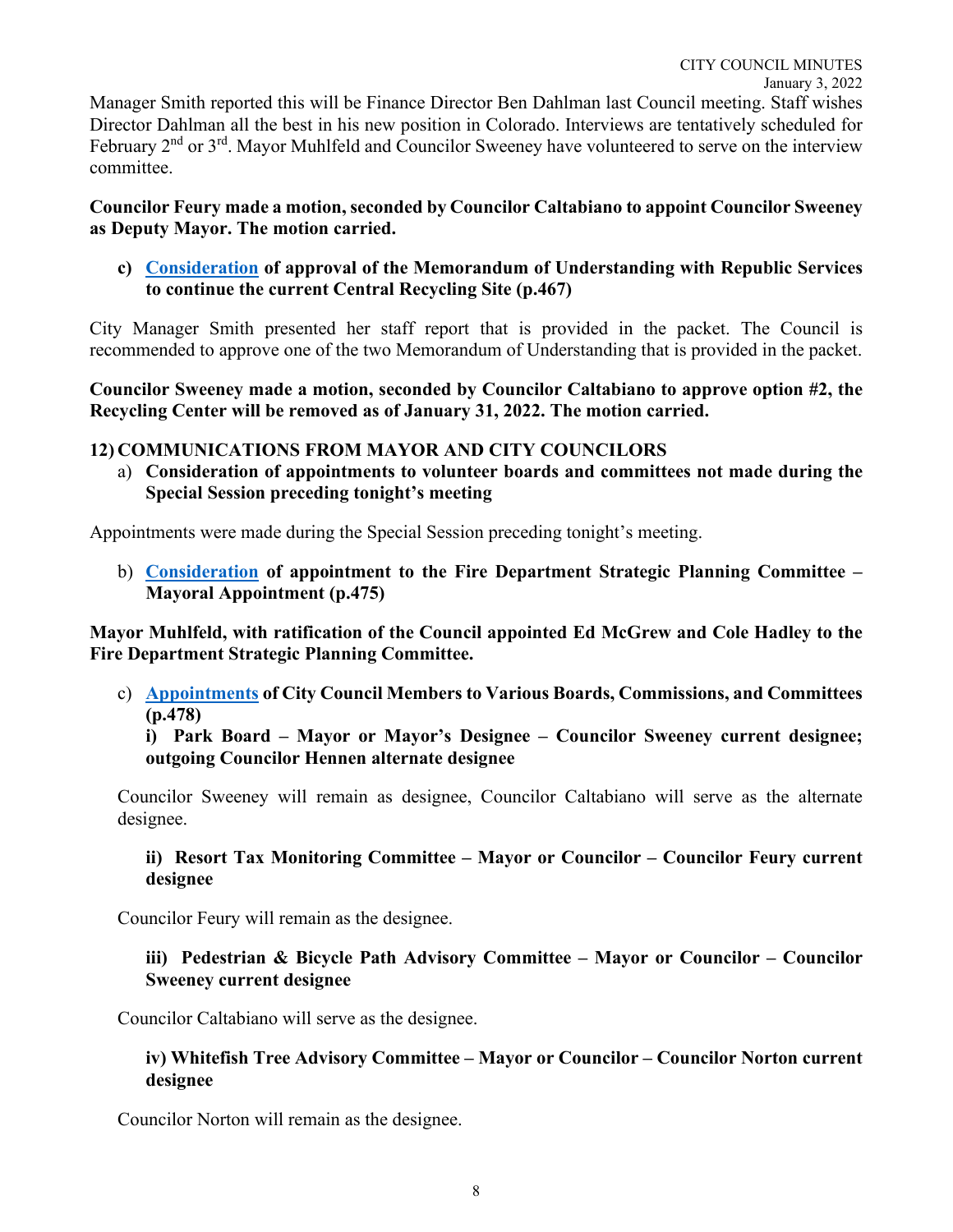### **v) Impact Fee Advisory Committee – City Councilor – outgoing Councilor Hennen current designee**

Councilor Caltabiano will serve as the designee.

**vi) Insurance (Medical) Committee – two City Councilors as Ex-Officio members-Councilors Norton and Feury current designee**

Councilors Norton and Feury will remain as the designee.

### **vii) Real Estate Advisors – Mayor and one Councilor – Councilor Feury current designee**

Mayor Muhlfeld and Councilor Feury will remain as the designees.

**viii) Legacy Land Advisory Committee, Recreation/Conservation Committee (LLAC) and Whitefish Trail Operations Committee – (two separate committees) Councilor Feury current designee for both LLAC and Trail Operations, Councilor Qunell current designee for LLAC**

Councilor Feury will remain as the designee for both the LLAC and the Trails Ops Committee. Councilor Qunell will remain as the LLAC designee.

### **ix) Whitefish Planning Board – Councilor – Councilor Qunell current designee and Councilor Sweeney alternate designee**

Councilor Qunell will remain as the designee.

### **x) Board of Adjustments – Councilors appointed as Temporary Members to fill vacancies – current designee Councilor Hennen and Sweeney**

Councilors Davis and Sweeney will serve as the alternate designee.

### **xi) Whitefish Climate Action Plan Committee – Mayoral appoint – Councilor Davis current designee**

Councilor Davis will remain as the designee.

### **xii) Whitefish Strategic Housing Steering Committee – Mayoral – Mayor and two Councilors; and two City staff members; Councilors Norton and Davis current designee; City Manager Smith and Senior Planner Compton-Ring**

Mayor Muhlfeld, and Councilors Norton and Davis will remain as the designees.

**xiii) Montana West Economic Development Board of Directors – Councilor Feury current designee**

Councilor Caltabiano will serve as the designee.

**xiv) Sustainable Tourism Management Plan Steering Committee – Councilor – Councilor Feury current designee**

Councilor Feury will remain as the designee and Mayor Muhlfeld will serve as an alternate.

**Councilor Caltabiano made a motion, seconded by Councilor Sweeney to approve the above appointments. The motion carried.**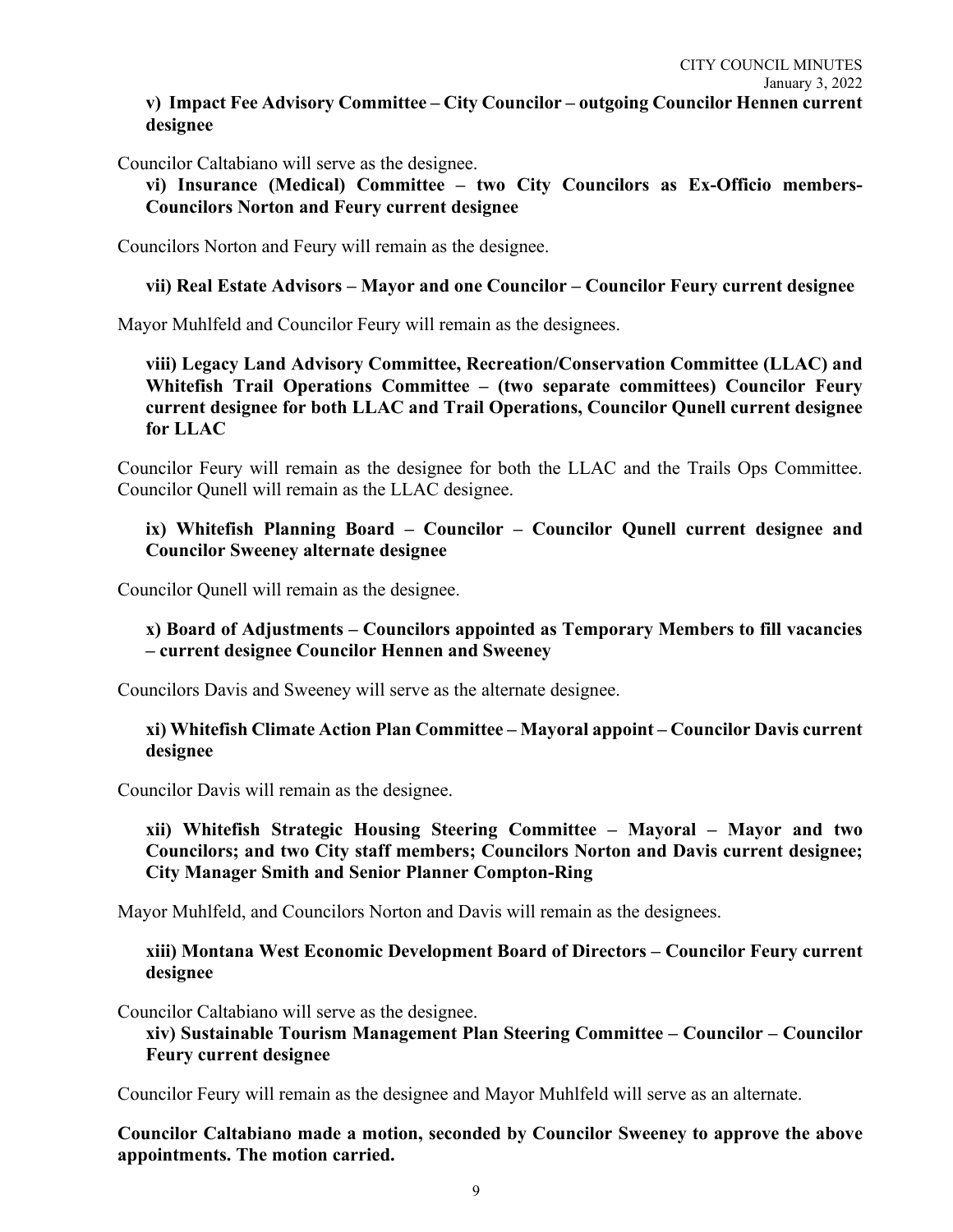Council Comments

Council pulled **[Ordinance No. 21-20;](https://cityofwhitefishmt.sharepoint.com/:b:/g/documents/EdndE4pcW8dIub3HlroxvIABnixaFWUhlHGx8eQP-jmdAA?e=llmKJ3) An Ordinance amending Title 11, Zoning Regulations, Chapter 3 – Special Provisions, Section 35 – Short Term Rental Standards, and Chapter 9 – Definitions, of the Whitefish City Code (WZTA 21-03) (Second Reading)** from the Consent Agenda and did not move forward with the approval of the Consent Agenda. Action is required to either approve it, table it, or postpone to a date certain.

After discussion, **Councilor Qunell made a motion, seconded by Councilor Caltabiano to adopt Ordinance 21-20; strike out all reference to medium-term rental language and only adopt those referencing short-term rentals.** Councilor Qunell thinks this is an opportunity to direct staff to look at other options and come back as soon as possible to address medium term rentals. **The motion carried on a 3-1 vote, Councilor Feury voting in opposition.** 

Councilors welcomed Councilor Caltabiano to the Council. Council thanked Director Dahlman for his time and work and wished him well in his next adventure. Council has directed staff to come back in the next 60-days with some suggestions pertaining to medium-term rentals.

**13) ADJOURNMENT (Resolution 08-10 establishes 11:00 p.m. as end of meeting unless extended to 11:30 by majority)** 

Mayor Muhlfeld adjourned the meeting at 10:32 p.m.

\_\_\_\_\_\_\_\_\_\_\_\_\_\_\_\_\_\_\_\_\_\_\_\_\_\_\_\_\_\_\_ */s/John Muhlfeld*

Mayor Muhlfeld

Attest:

\_\_\_\_\_\_\_\_\_\_\_\_\_\_\_\_\_\_\_\_\_\_\_\_\_\_\_\_\_\_\_ */s/Michelle Howke*Michelle Howke, Whitefish City Clerk